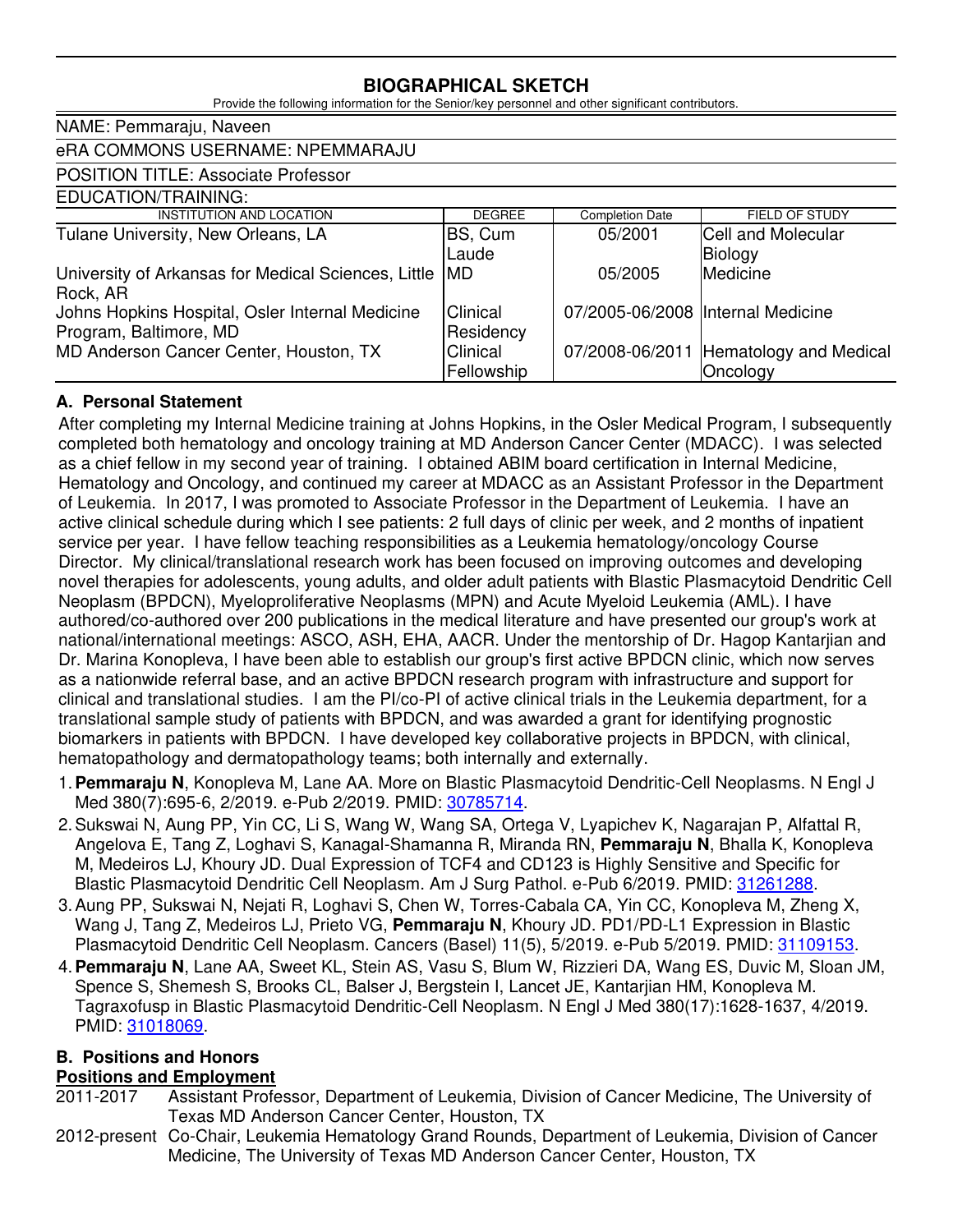- 2013-present Course Director, Leukemia Rotation, Hematology/Oncology Fellowship Program, Department of Leukemia, Division of Cancer Medicine, The University of Texas MD Anderson Cancer Center, Houston, TX
- 2017-present Associate Professor, Department of Leukemia, Division of Cancer Medicine, The University of Texas MD Anderson Cancer Center, Houston, TX
- 2019-present Hematology Consultant, Cancer Network, Department of Leukemia, Division of Cancer Medicine, The University of Texas MD Anderson Cancer Center, Houston, TX
- 2020-present Director, Blastic Plasmacytoid Dendritic Cell Neoplasm (BPDCN) Program, Department of Leukemia, Division of Cancer Medicine, The University of Texas MD Anderson Cancer Center, Houston, TX

# **Other Experience and Professional Memberships**<br>2009-2010 Chief Fellow Housestaff Education. He

- Chief Fellow Housestaff Education, Hematology/Oncology, The University of Texas MD Anderson Cancer Center Fellowship Program, Houston, TX
- 2010-present Member, Interviewing Committee, MD Anderson Hematology/Oncology Fellowship Program, The University of Texas MD Anderson Cancer Center, Houston, TX
- 2012-2017 Member, OncoLog Editorial Board, The University of Texas MD Anderson Cancer Center, Houston, TX
- 2012-present Member, Fellowship Steering Committee, The University of Texas MD Anderson Cancer Center, Houston, TX
- 2013-2016 Member, Transfusion Committee, The University of Texas MD Anderson Cancer Center, Houston, TX
- 2013-present Member, Clinical Competence Committee, The University of Texas MD Anderson Cancer Center, Houston, TX
- 2013-present Member, Pharmacy and Therapeutics Committee, The University of Texas MD Anderson Cancer Center, Houston, TX
- 2015-present Member, Clinical Research Committee (CRC), The University of Texas MD Anderson Cancer Center, Houston, TX
- 2020-2023 Member, The American Society of Hematology (ASH) Committee on Communications, Washington, DC

#### **Honors**

2000 Outstanding Peer Health Advocate of the Year, Student Crest Leadership Award 2002-2003 Academic Medical Scholarship, Inaugural Class of 1957 UAMS Alumni 2003-2004 George Link Ackerman Academic Medical Scholarship 2004-2005 Academic Scholarship, Arkansas Medical Society Alliance AMA Foundation 2004-2005 Academic Scholarship, Arkansas Blood and Cancer Society 2004-2005 Outstanding Geriatrics Medical Student, Junior Clerkship Award 2005 Elected, Class President and Student Commencement Speaker, University of Arkansas for Medical Sciences 2005 H. Elvin Shuffield, MD Outstanding Medical Leadership Award 2010 Celgene 2010 Future Leaders Award for Clinical Research in Hematology, Celgene 2010 Jesse H. Jones Outstanding Teaching Fellow Award, MD Anderson Institutional Scholarship<br>2010-2011 The Kimberly Patterson Fellowship in Leukemia Research The Kimberly Patterson Fellowship in Leukemia Research 2011-present Advocacy Leadership Institute, American Society of Hematology 2011 Merit Award, American Society of Clinical Oncology 2012 M. D. Anderson Apple Award for Excellence in Patient Education, MD Anderson Cancer Center 2013-present ACP Fellowship, FACP, American College of Physicians 2013-2014 ASH CRTI Program, American Society of Hematology 2018-2019 Ranked Top 10% for Exceptional Communication with Patients and Families, The University of Texas MD Anderson Cancer Center 2020 2020 Quantum Leap Award for Improving Young Adult Patient Care, Dan's House of Hope (DHOH)

#### **C. Contribution to Science**

1. **Blastic Plasmacytoid Dendritic Cell Neoplasm (BPDCN)**. BPDCN is a rare, but aggressive hematologic malignancy, which can behave clinically and pathologically as an acute leukemia. There is no standard therapy. Median overall survival in adults range from 8-14 months, and outcomes are poor, despite multi-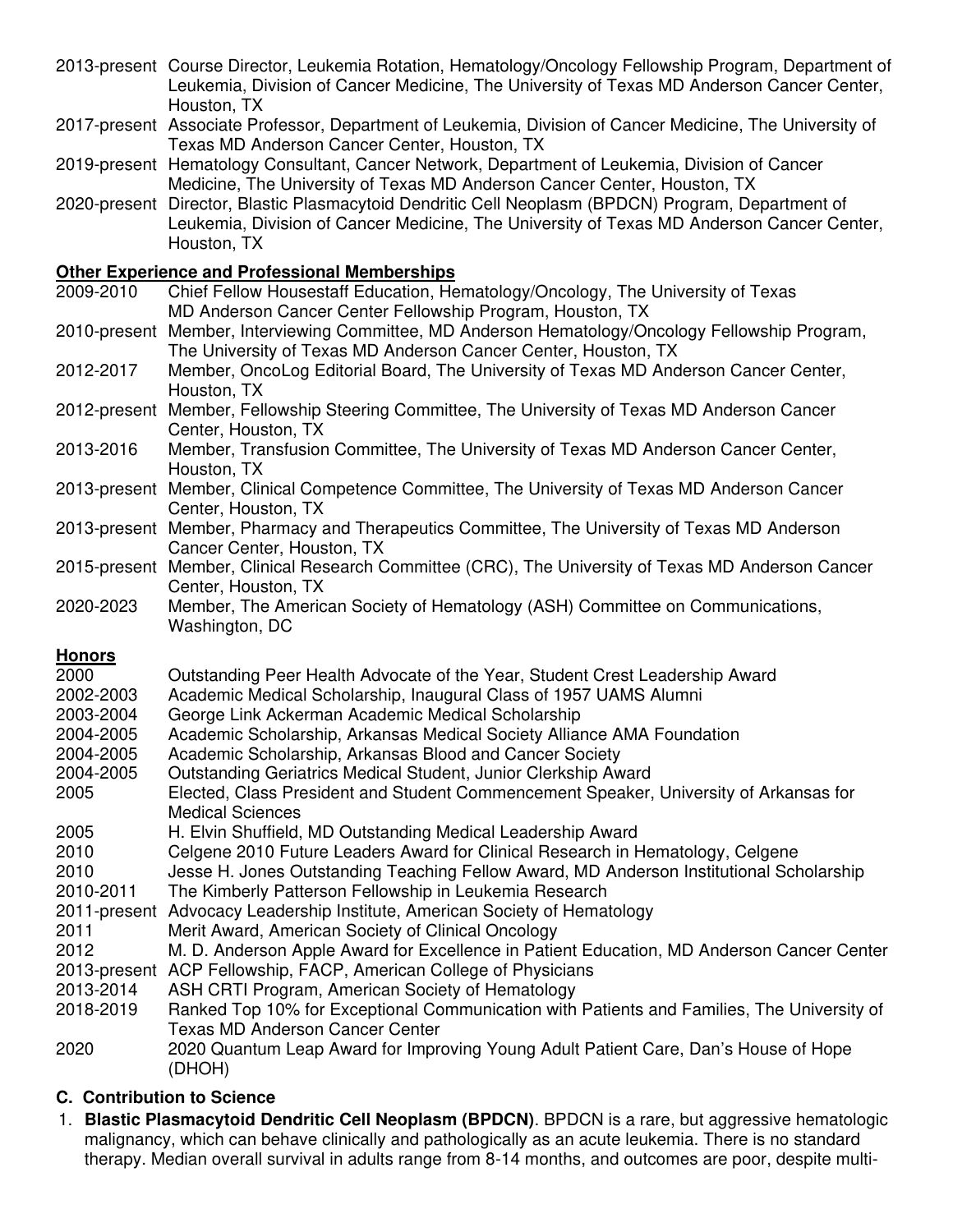agent chemotherapy and stem cell transplantation; if/when available. Urgent improvements to disease patho-biology, identification of novel agents, and new therapeutics are needed for this malignancy. I have been working closely with my collaborators, Dr. Marina Konopleva (MDACC) and Andrew Lane (Dana Farber Cancer Institute) on clinical development of novel therapies for patients with BPDCN. Our goals are to increase our understanding of how the genetics of blood cancer may affect disease prognosis and the effectiveness of treatment; as well as, provide preliminary data to inform the development of new, targeted therapies.

- a. **Pemmaraju N**, Lane AA, Sweet KL, Stein AS, Vasu S, Blum W, Rizzieri DA, Wang ES, Duvic M, Sloan JM, Spence S, Shemesh S, Brooks CL, Balser J, Bergstein I, Lancet JE, Kantarjian HM, Konopleva M. Tagraxofusp in Blastic Plasmacytoid Dendritic-Cell Neoplasm. N Engl J Med 380(17):1628-1637, 4/2019. PMID: [31018069.](http://www.ncbi.nlm.nih.gov/pubmed/31018069/)
- b. Montero J, Stephansky J, Cai T, Griffin GK, Cabal-Hierro L, Togami K, Hogdal LJ, Galinsky I, Morgan EA, Aster JC, Davids MS, LeBoeuf NR, Stone RM, Konopleva M, **Pemmaraju N**, Letai A, Lane AA. Blastic Plasmacytoid Dendritic Cell Neoplasm is Dependent on BCL-2 and Sensitive to Venetoclax. Cancer Discov. e-Pub 12/2016. PMID: [27986708.](http://www.ncbi.nlm.nih.gov/pubmed/27986708/)
- c. Beird HC, Khan M, Wang F, Alfayez M, Cai T, Zhao L, Khoury J, Futreal PA, Konopleva M, **Pemmaraju N**. Features of non-activation dendritic state and immune deficiency in blastic plasmacytoid dendritic cell neoplasm (BPDCN). Blood Cancer J 9(12):99, 12/2019. e-Pub 12/2019. PMID: [31811114.](http://www.ncbi.nlm.nih.gov/pubmed/31811114/)
- 2. **Myeloproliferative Neoplasms (MPN)**. Another avenue of my research focus is the identification of characteristics in subsets of patients with MPN; including, identification of risk factors, and development of novel, targeted therapies, beyond JAK inhibitors. I have worked closely with Dr. Srdan Verstovsek (MDACC) and collaborated with Dr. Alison Moliterno (Johns Hopkins) and Dr. Ruben Mesa (Mayo Clinic, Scottsdale). I recently presented two first-author oral presentations (LCL161 in MF, SL-401 in MF) during an ASH, MPN, Oral Session in December of 2019.
	- a. Mughal TI, **Pemmaraju N**, Radich JP, Deininger MW, Kucine N, Kiladjian JJ, Bose P, Gotlib J, Valent P, Chen CC, Barbui T, Rampal R, Verstovsek S, Koschmieder S, Saglio G, Van Etten RA. Emerging translational science discoveries, clonal approaches and treatment trends in chronic myeloproliferative neoplasms. Hematol Oncol. e-Pub 4/2019. PMID: [31013548.](http://www.ncbi.nlm.nih.gov/pubmed/31013548/)
	- b. Benton CB, Boddu PC, DiNardo CD, Bose P, Wang F, Assi R, **Pemmaraju N**, Kc D, Pierce S, Patel K, Konopleva M, Ravandi F, Garcia-Manero G, Kadia TM, Cortes J, Kantarjian HM, Andreeff M, Verstovsek S. Janus kinase 2 variants associated with the transformation of myeloproliferative neoplasms into acute myeloid leukemia. Cancer. e-Pub 2/2019. PMID: [30811597.](http://www.ncbi.nlm.nih.gov/pubmed/30811597/)
	- c. **Pemmaraju N**, Kantarjian H, Nastoupil L, Dupuis M, Zhou L, Pierce S, Patel KP, Masarova L, Cortes J, Verstovsek S. Characteristics of patients with myeloproliferative neoplasms with lymphoma, with or without JAK inhibitor therapy. Blood. e-Pub 2/2019. PMID: [30796023.](http://www.ncbi.nlm.nih.gov/pubmed/30796023/)
- 3. **AYA outcomes research**. The identification of, and improved risk stratification for, a group of unique, vulnerable, leukemia patients between pediatric and adult ages (adolescents and young adults, or AYA) has been an important area of research in my early career development. Working primarily with Dr. Jorge Cortes at MDACC, our group's work has identified worse than expected outcomes in some subsets of AYA leukemia patients; in particular, CML AYA patients. This work has led to new research in our field with regards to new directions, therapies and discussion for this group of patients.
	- a. **Pemmaraju N**, Kantarjian HM, Cortes JE, Quintas-Cardama A, Pierce SA, Verstovsek S. Incidence and Outcomes of Myeloproliferative Neoplasms (MPN) in Adolescents and Young Adults (AYAs). ASH Annual Meeting 2012, 2012.
	- b. **Pemmaraju N**, Kantarjian H, Ravandi F, Nogueras-Gonzalez GM, Huang X, O'Brien S, Wierda W, Garcia-Manero G, Thomas D, Pierce S, Verstovsek S, Borthakur G, Cortes J. Patient Characteristics and Outcomes in Adolescents and Young Adults (AYA) With Acute Myeloid Leukemia (AML). Clin Lymphoma Myeloma Leuk 16(4):213-222.e2, 4/2016. e-Pub 1/2016. PMCID: [PMC4811701.](http://www.ncbi.nlm.nih.gov/pmc/articles/PMC4811701/)
	- c. **Pemmaraju N**, Cortes J. Chronic myeloid leukemia in adolescents and young adults: patient characteristics, outcomes and review of the literature. Acta Haematol 132(3-4):298-306, 2014. e-Pub 9/2014. PMID: [25228555.](http://www.ncbi.nlm.nih.gov/pubmed/25228555/)
- 4. **Leadership in academic social media for hematologic malignancies**. My work in this area has led to very productive and ongoing external collaborations (Michael Thompson, Aurora Medical Center; Ruben Mesa, Mayo Scottsdale; Vikas Gupta, Princess Margaret) analyzing the utility of social media for healthcare stakeholders in the field of blood cancers. I am the founder of, and have registered, 2 separate Twitter disease-specific hashtag communities: #MPNSM and #BPDCN. Additionally, I was involved with a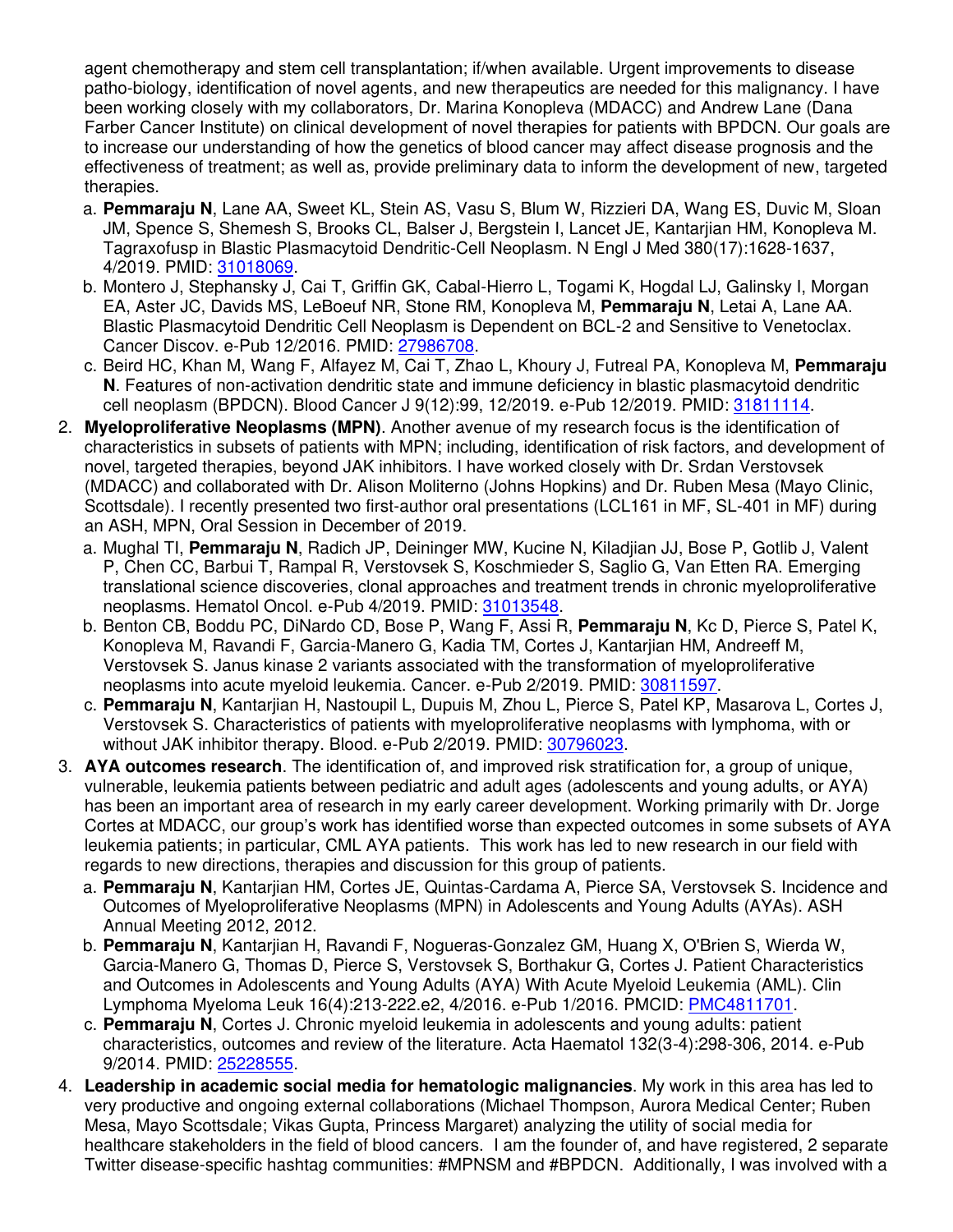project analyzing the #AYACSM community, designed for AYA patients and interested stakeholders. Based on this work, I was invited to serve as Section editor for Current Hematology Malignancy Reports for the first ever series on social media papers in blood cancers. As part of this series, our group has now published several seminal articles in the field detailing the initiation, utilization, and metrics of these novel communities. In pursuing this new area of research, I have been able to focus upon, expand, innovate, and author/co-author papers in my established areas of interest: BPDCN, MPN, and AYA research.

- a. **Pemmaraju N**, Gupta V, Mesa R, Thompson MA. Social Media and Myeloproliferative Neoplasms (MPN)-Focus on Twitter and the Development of a Disease-specific Community: #MPNSM. Curr Hematol Malig Rep 10(4):413-20, 12/2015. e-Pub 9/2015. PMID: [26411990.](http://www.ncbi.nlm.nih.gov/pubmed/26411990/)
- b. **Pemmaraju N**, Gupta V, Thompson MA, Lane AA. Social Media and Internet Resources for Patients with Blastic Plasmacytoid Dendritic Cell Neoplasm (BPDCN). Curr Hematol Malig Rep. e-Pub 8/2016. PMID: [27492117.](http://www.ncbi.nlm.nih.gov/pubmed/27492117/)
- c. **Pemmaraju N**, Utengen A, Gupta V, Kiladjian JJ, Mesa R, Thompson MA. Social Media and Myeloproliferative Neoplasms (MPN): Analysis of Advanced Metrics from the First Year of a New Twitter Community: #MPNSM. Curr Hematol Malig Rep. e-Pub 8/2016. PMID: [27492118.](http://www.ncbi.nlm.nih.gov/pubmed/27492118/)

Complete List of Published Work in My Bibliography: <http://www.ncbi.nlm.nih.gov/pubmed/?term=pemmaraju+n>

#### **D. Additional Information: Research Support and/or Scholastic Performance Ongoing Research Support**

Pemmaraju (PI) 6-14/2014-present Stemline Therapeutics, Inc.

SL-401 in Patients with Acute Myeloid Leukemia or Blastic Plasmacytoid Dendritic Cell Neoplasm (BPDCN) To study safety and efficacy of SL-401 in AML or BPDCN. Role: Principal Investigator

**Novartis** 

Open Label Phase 2 Single agent study of LCL-161 in Patients with Primary Myelofibrosis (PMF), Post-Polycythemia Vera Myelofibrosis (Post-PV MF), or Post-Essential Thrombocytosis Myelofibrosis (Post-ET MF) To determine the efficacy of LCL161 as therapy for PMF, post-PV MF and post-ET MF. Role: Principal Investigator

Pemmaraju (PI) 3/26/2015-present

Stemline Therapeutics, Inc.

SL-401 in Patients with Advanced, High Risk Myeloproliferative Neoplasms

To characterize expression of IL-3R/CD123 (and other potentially relevant stem cell and disease markers) on myeloid malignant cells and associated cell populations in the BM (when feasible). Role: Principal Investigator

Pemmaraju (PI) 8/1/2016-present

**Affymetrix** 

Affymetrix Tumor Profiling Grant Winner: Identifying Prognostic Markers of Blastic Plasmacytoid Dendritic Cell Neoplasm (BPDCN)

To test a total of 30 bone marrow samples from IRB-approved patients with BPDCN that have available clinical data including demographics, treatment history, and additional details regarding disease diagnosis, progression and survival.

Role: Principal Investigator

Pemmaraju (PI) 10/13/2017-10/12/2020

AbbVie

Phase 2 Single-Arm, Open-Label Study Evaluating Tolerability and Efficacy of Navitoclax in Combination with Ruxolitinib in Subjects with Myelofibrosis

To evaluate the effect of the addition of navitoclax to ruxolitinib on spleen volume. Role: Principal Investigator

#### Pemmaraju (PI) 11/20/2017-11/19/2020

Pemmaraju (PI) 10/1/2014-present